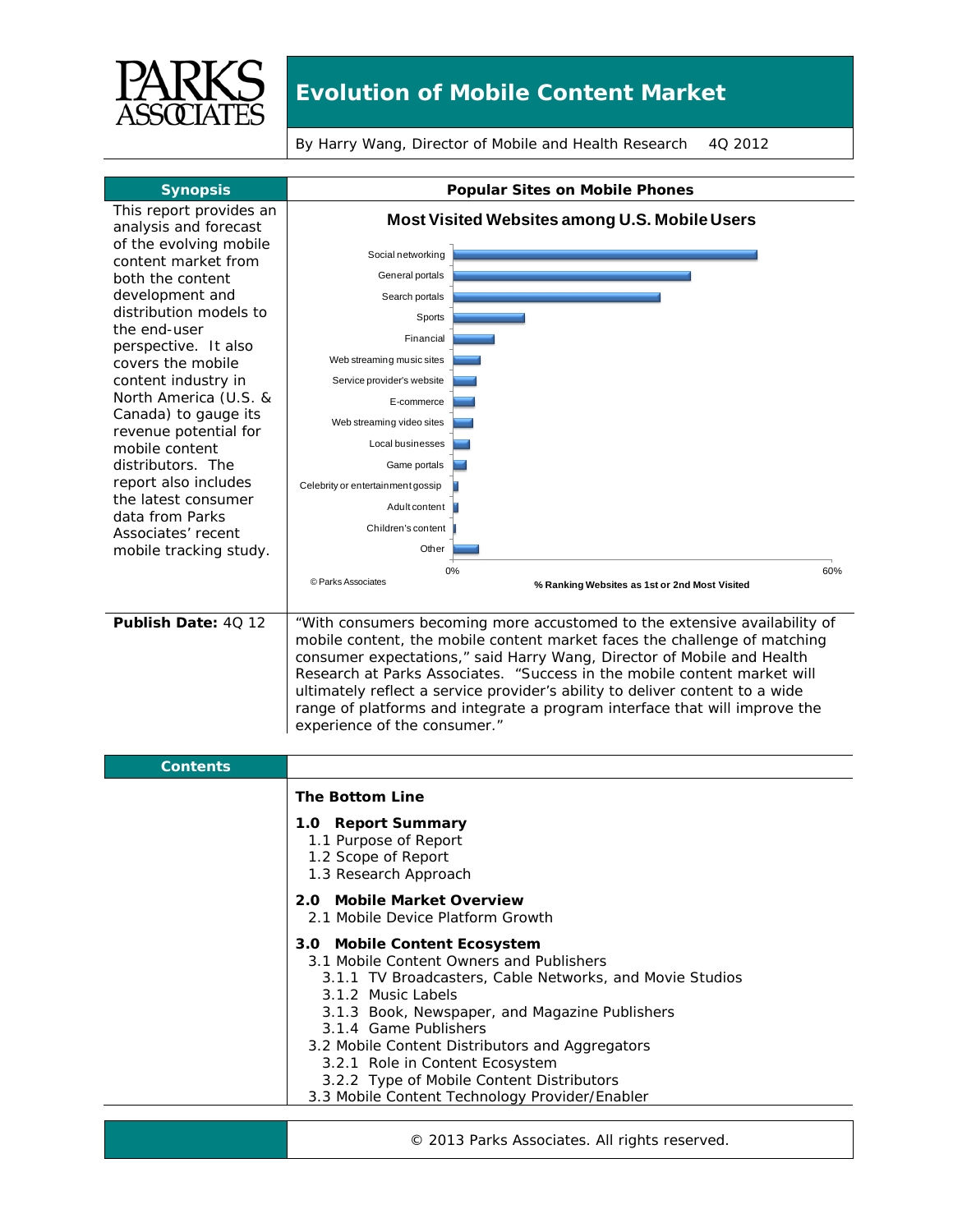

## **Evolution of Mobile Content Market**

By Harry Wang, Director of Mobile and Health Research 4Q 2012

| 3.3.1 Mobile Content Delivery Network (CDN)<br>3.3.2 Mobile Browser Technology and HTML5<br>3.3.3 Mobile Application Enablers<br>3.3.4 Significant Mobile Platforms<br>3.4 Challenges for Mobile Content Distribution |
|-----------------------------------------------------------------------------------------------------------------------------------------------------------------------------------------------------------------------|
| 4.0 Mobile Content Usage and Trends                                                                                                                                                                                   |
| 4.1 Premium Content                                                                                                                                                                                                   |
| 4.1.1 Video                                                                                                                                                                                                           |
| 4.1.2 Music                                                                                                                                                                                                           |
| 4.1.3 Games                                                                                                                                                                                                           |
| 4.1.4 E-Books                                                                                                                                                                                                         |
| 4.1.5 Digital Magazines                                                                                                                                                                                               |
| 4.2 User-Generated Content                                                                                                                                                                                            |
| 4.2.1 Social Networking                                                                                                                                                                                               |
| 4.2.2 Photo Sharing                                                                                                                                                                                                   |
| 4.2.3 Personal Video Sharing                                                                                                                                                                                          |
| 4.2.4 User Experience Trends                                                                                                                                                                                          |
| 5.0 Market Trends and Forecasts                                                                                                                                                                                       |
| 5.1 Mobile Content Market Trends                                                                                                                                                                                      |
| 5.2 Mobile Content Forecast Methodology                                                                                                                                                                               |
| 5.3 Mobile Content User and Revenue Forecasts                                                                                                                                                                         |
| 6.0 Appendix                                                                                                                                                                                                          |
| 6.1 Glossary                                                                                                                                                                                                          |
| 6.2 Company Index                                                                                                                                                                                                     |
|                                                                                                                                                                                                                       |

| <b>Figures</b> |                                                                          |
|----------------|--------------------------------------------------------------------------|
|                | North American Smartphone Sales and User Growth                          |
|                | North American Tablet Sales and User Growth                              |
|                | Mobile Content Ecosystem                                                 |
|                | TV Broadcasters, Cable Networks, Movie Studios: Mobile Content Offerings |
|                | E-Book Direct Publishing Terms and Conditions                            |
|                | Revenue Models-Mobile Gaming                                             |
|                | Summary of Content Aggregation and Distribution                          |
|                | OTT Mobile Video Content Distributor: Provider Highlights                |
|                | OTT Mobile Music Distributor: Provider Highlights                        |
|                | Music Service from Mobile Carriers: Provider Highlights                  |
|                | TV Everywhere on Mobile Platform: Provider Highlights                    |
|                | App Store Comparison                                                     |
|                | <b>Content Delivery Network</b>                                          |
|                | Notable North American Operator CDN Initiatives                          |
|                | Major Mobile Platform Comparison                                         |
|                | Mobile Content Categories                                                |
|                | Video Consumption Frequency on Device Platforms                          |
|                | Video Consumption by Platform                                            |
|                | Video Viewing on Mobile Devices by Age/Children at Home                  |
|                | <b>Emerging Video Service Providers</b>                                  |
|                | Music App Usage                                                          |
|                | <b>Top Mobile Games</b>                                                  |
|                | Gaming on Smartphones and Tablets                                        |
|                | Popular Social Magazine Sites                                            |
|                | Social Media Platforms                                                   |
|                | Social Networking Service User Base and Reach                            |

© 2013 Parks Associates. All rights reserved.